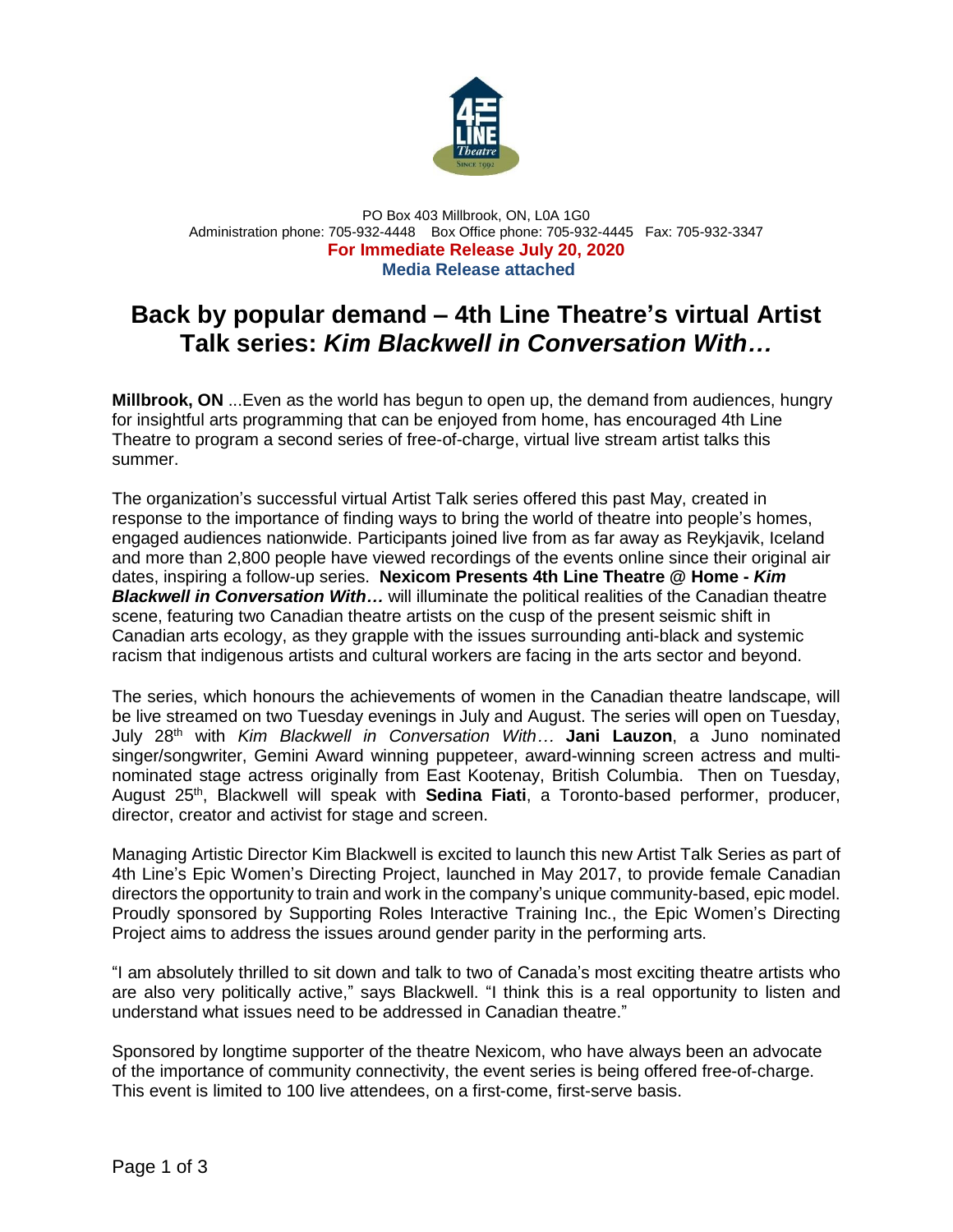**All live stream events begin at 7:00 PM and will run approximately 90 minutes including a Q&A session.** Visit the following link to register the live-streamed virtual event, you will receive an email prior to the event with a link to the live stream webinar via the Zoom video platform.

> To register, please visit 4thlinetheatre.on.ca or call the 4th Line Theatre Box Office at 1-800-814-0055

## **About Nexicom**

For over 120 years Nexicom has provided state-of-the-art telecommunications products and services to the communities throughout the Kawarthas. From telephone and television, to high speed fibre optic internet and security services Nexicom has you covered. Serving both residential and business services to the rural and urban communities with pride. Award winning customer service, great prices, and reliable networks. Nexicom more than you expect.

### **BIOGRAPHIES**

### **Kim Blackwell, Managing Artistic Director; host of** *Kim Blackwell In Conversation With***… Series**

Kim is a veteran 4th Line director/producer – 2020 marks her 26th season with 4th Line Theatre where she has directed 24 productions including 12 world premieres. Selected credits include: Artistic Director (2014 - Present), Artistic Producer (2009 – 2014), Artistic Associate (2001- 2009), directing: *The Fool of Cavan: A Christmas Caper* (2019), *Bloom: A Rock 'n' Roll Fable* (2019)*, The Other: A Strange Christmas Tale* (2018), *The Shadow Walk of Millbrook* (2016, 2018), *Who Killed Snow White?* (2018), *The Hero of Hunter Street* (2016), *The Bad Luck Bank Robbers* (2015, 2016), *The Real McCoy* (2013), *Queen Marie, St. Francis of Millbrook* (2012), *The Berlin Blues* (2011), *The Right Road to Pontypool* (2009, 2010), *Schoolhouse* (2007, 2008), *The Art of Silent Killing, That Summer, Crow Hill, The Cavan Blazers, Attrition, Gimme That Prime Time Religion* and many development workshops. She was nominated for the John Hirsch Award for Directing Excellence in 2009 (Canada Council) and 2014 (Ontario Arts Council). Kim was inducted into Peterborough's Pathway of Fame in September 2016.

# **Sedina Fiati**

Sedina is a Toronto-based performer, producer, director, creator and activist for stage and screen. Proudly Black and queer, Sedina is deeply invested in artistic work that explores the intersection between art and activism, either in form or structure or ideally both. Favourite and recent artistic projects: *Every Day She Rose* (Nightwood Theatre, co-director), *Switch: The Village* (collective member, QTBIPOC street performance, Buddies in Bad Times 2018 & 2019), *Feminist Fuck It Festival* (multidisciplinary festival, co-creator and co-producer), "Tokens" (performer, web series). Sedina Fiati is no stranger to 4th Line, having been a frequent performer in various workshops and performed as Mamie on the 4th Line Stage in 2012 in *Queen Marie* and was Assistant Director for *The Bad Luck Bank Robbers* in 2015. She also performed in *The Blind Eye* with Mysterious Entity in 2017. Upcoming projects: *Switching Queen(s)* (devised street performance)," Last Dance" (a web series).